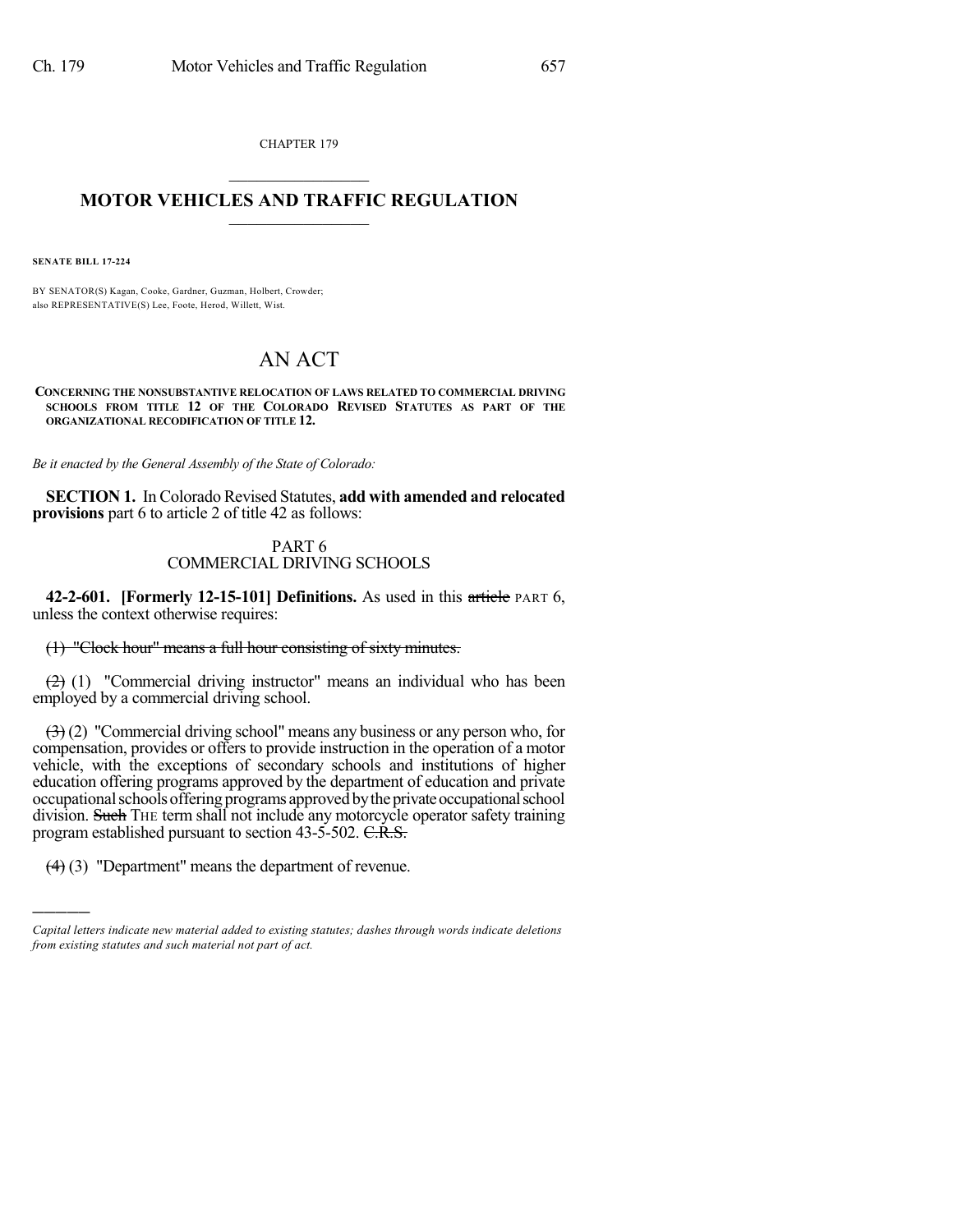(5) "Laboratory instruction" means an extension of classroom instruction which providesstudentswithopportunitiesfortraffic experiencesunderreal andsimulated conditions.

## (6) Repealed.

**42-2-602. [Formerly 12-15-114] Equipment of vehicles.** (1) Every motor vehicle used by a commercial driving school in the conduct of its course of driver training shall be equipped as follows:

(a) The vehicle shall be equipped as provided in article 4 of  $\tau$  HIS title 42. C.R.S.

(b) The vehicle shall be equipped with dual controls on the foot brake that will enable the commercial driving instructor to bring the car under control in case of emergency.

(c) The vehicle shall have an outside rear visionmirror on the commercial driving instructor's side of the vehicle.

(d) The vehicle shall be equipped with four-way emergency flashers.

(e) (Deleted by amendment, L. 2003, p. 862, § 2, effective August 6, 2003.)

 $(f)$ (e) The vehicle shall be equipped with seat belts for the operator of the vehicle and for the commercial driving instructor.

**42-2-603. [Formerly 12-15-116] Rules.** (1) The department is authorized to promulgate such rules and regulations AS necessary to carry out the provisions of this article PART 6.

(2) Specifically, the department shall have power to adopt rules and regulations upon the following matters:

- (a) Prescribe the content of courses of instruction;
- (b) Prescribe the type of equipment to be used in said courses of instruction;

(c) Prescribe records to be kept by a commercial driving school;

(d) Prescribe the form of contracts and agreements used by commercial driving schools.

(3) In adopting such THE rules, and regulations the department shall use the guidelines concerning commercial driving schools promulgated by the United States department of transportation.

(4) Rules and regulations adopted pursuant to this section shall be adopted in accordance with section 24-4-103. C.R.S.

**42-2-604. [Formerly 12-15-120]Violations-penalty.**Anyperson who violates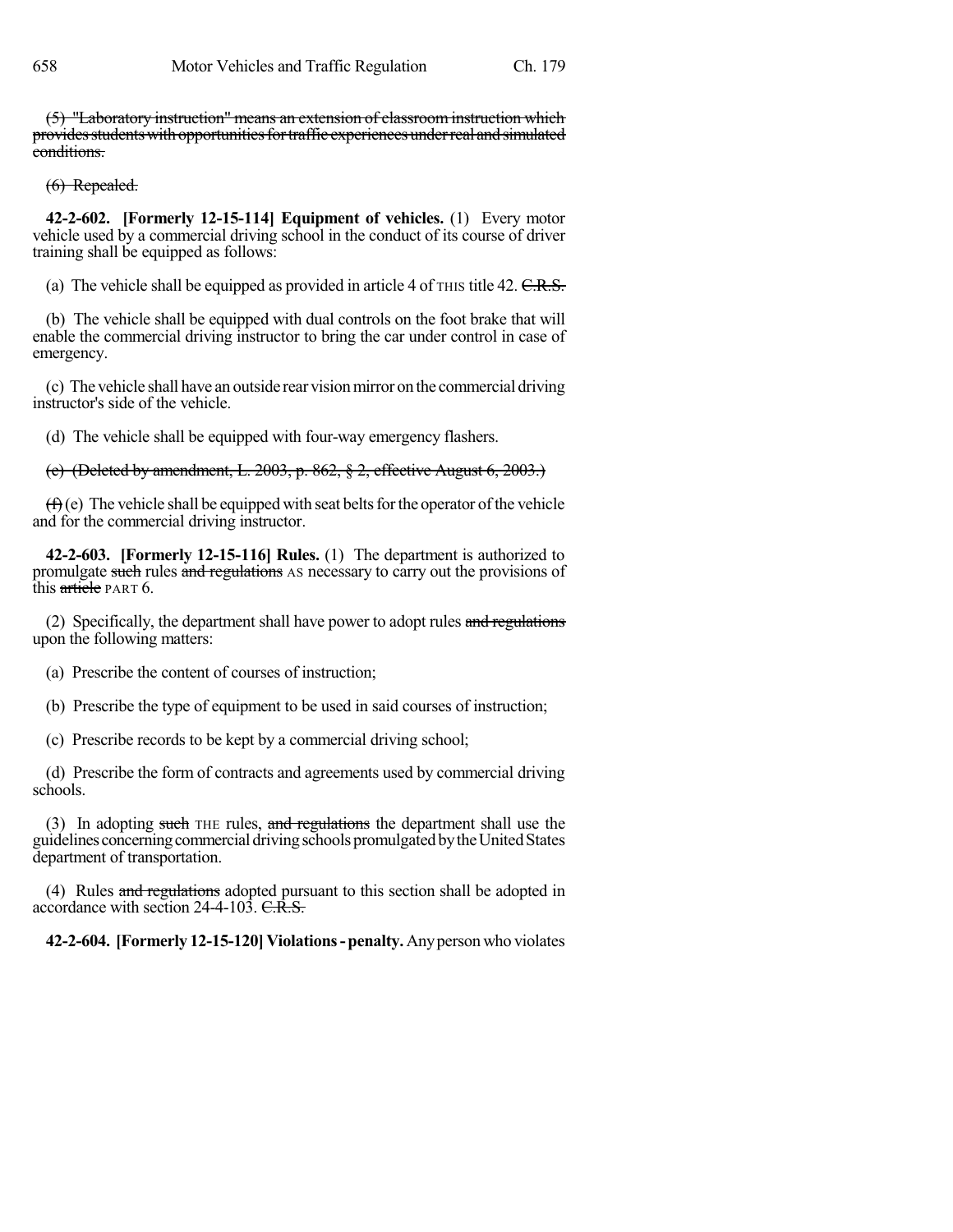any of the provisions of this article PART 6 is guilty of a misdemeanor and, upon conviction thereof, shall be punished by a fine of not more than five hundred dollars, or by imprisonment in the county jail for not more than thirty days, or by both such fine and imprisonment.

**SECTION 2.** In Colorado Revised Statutes, 10-4-632, **amend** (2), (3), and  $(6)(a)$ (I) as follows:

**10-4-632. Reduction in rates for drivers aged fifty-five years or older who complete driver's education course -legislative declaration.**(2) Allrates,rating schedules, and rating manuals for liability and collision coverages of a motor vehicle insurance policy submitted to orfiled with the commissioner underthis part 6 shall provide for an appropriate reduction in premiumcharges based on justifiable data when the vehicle is a covered vehicle and when the principal operator is fifty-five years of age or older and has successfully completed a driver's education course taught by a driving school regulated pursuant to article 15 of title 12, C.R.S., PART 6 OF ARTICLE 2 OF TITLE 42 or by a nonprofit corporation subject to articles 121 to 137 of title 7,  $C.R.S.,$  if such course has been preapproved by the department of revenue. Any discount used by an insurer shall be presumed appropriate unless credible data demonstrates otherwise. Insurers shall provide the commissioner with data reflecting the claims experience of drivers who have received reductions in premium charges compared with the claims experience of drivers who have not received such reductions.

(3) Each person who successfully completes a driver's education course taught by a commercial driving school regulated pursuant to article 15 of title 12, C.R.S., PART 6 OF ARTICLE 2 OF TITLE 42 shall be issued a certificate by the commercial driving school offering the course, which certificate shall be evidence of qualification for the premium discount required by this section.

(6) An insured may renew qualification for the discount provided by thissection by:

(a)(I) Retaking a driver's education course taught bya commercial driving school regulated pursuant to article 15 of title 12, C.R.S. PART 6 OF ARTICLE 2 OF TITLE 42; or

**SECTION 3.** In Colorado Revised Statutes, 24-35-101, **amend** (1)(c) as follows:

**24-35-101. Functions of department of revenue.** (1) There is hereby created the department of revenue, the functions of which are the collection of the following:

(c) Taxeslevied and the license feesimposed bythe provisions of part 1 of article 6 and article 15 of title 12, title 42, and part 2 of article 5 of title 43, C.R.S., and the administration and enforcement of said provisions;

**SECTION 4. Repeal of relocated provisions in this act.** In Colorado Revised Statutes, **repeal** article 15 of title 12.

**SECTION 5. Act subject to petition - effective date.** This act takes effect at